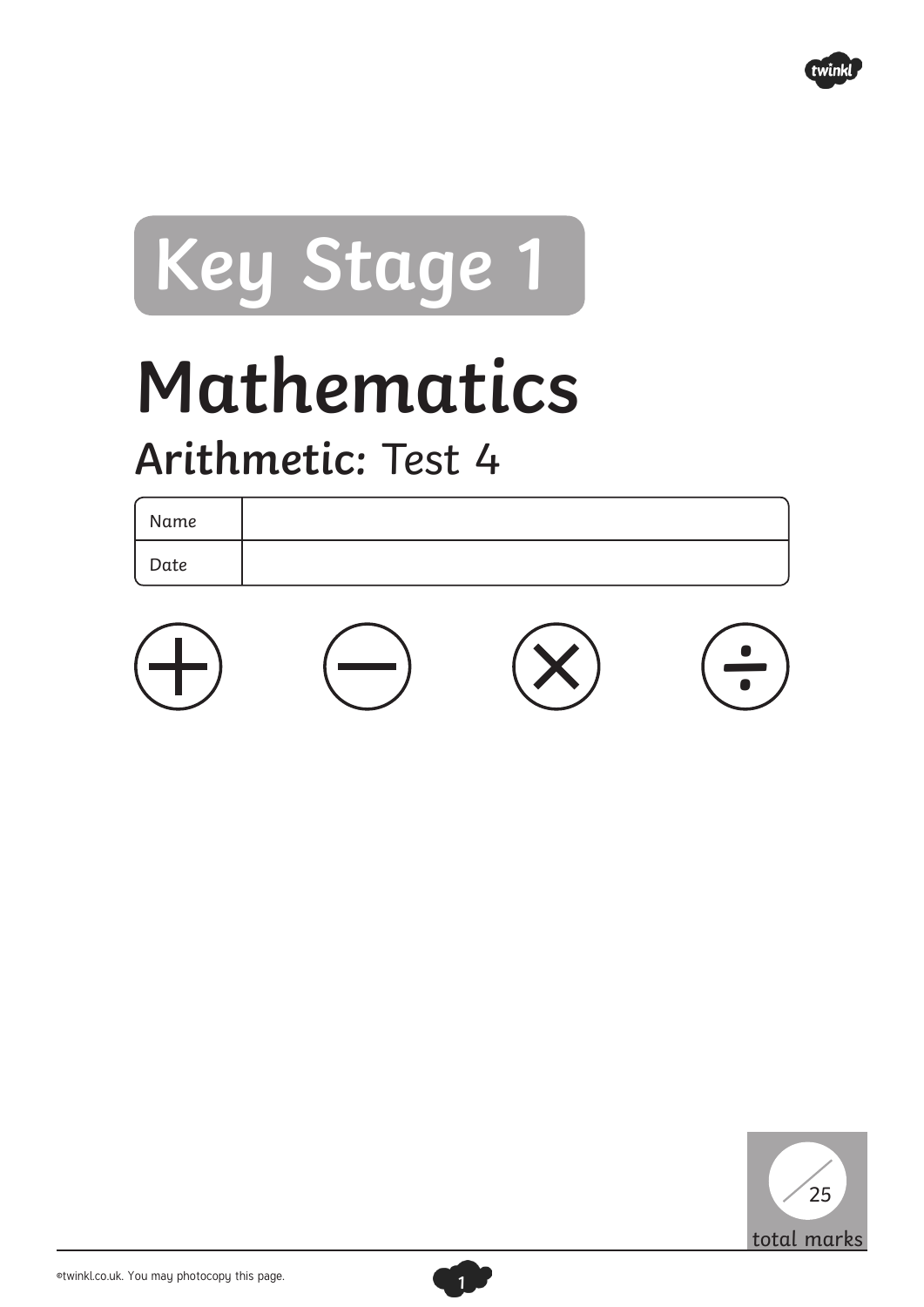



**2**



twinkl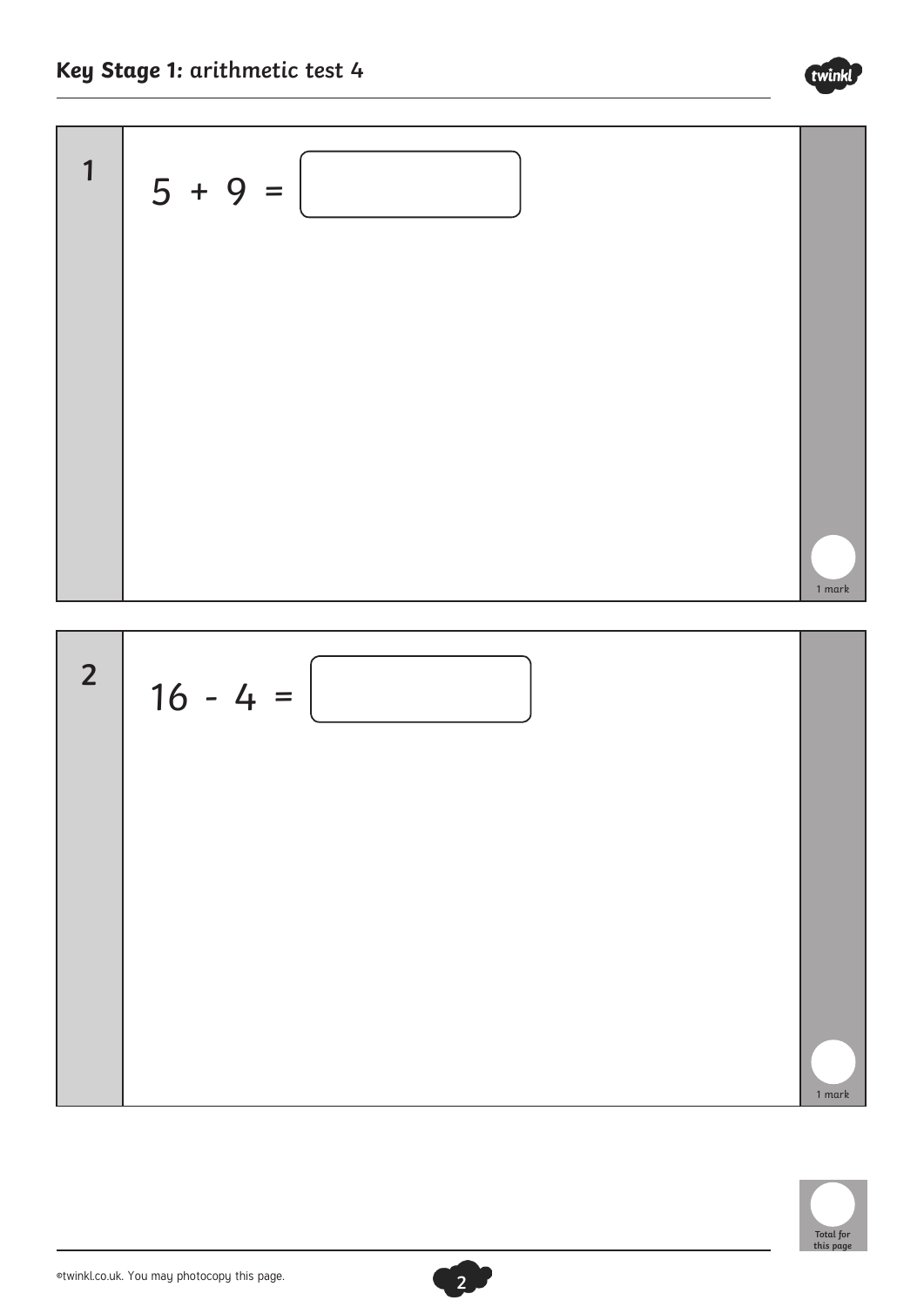



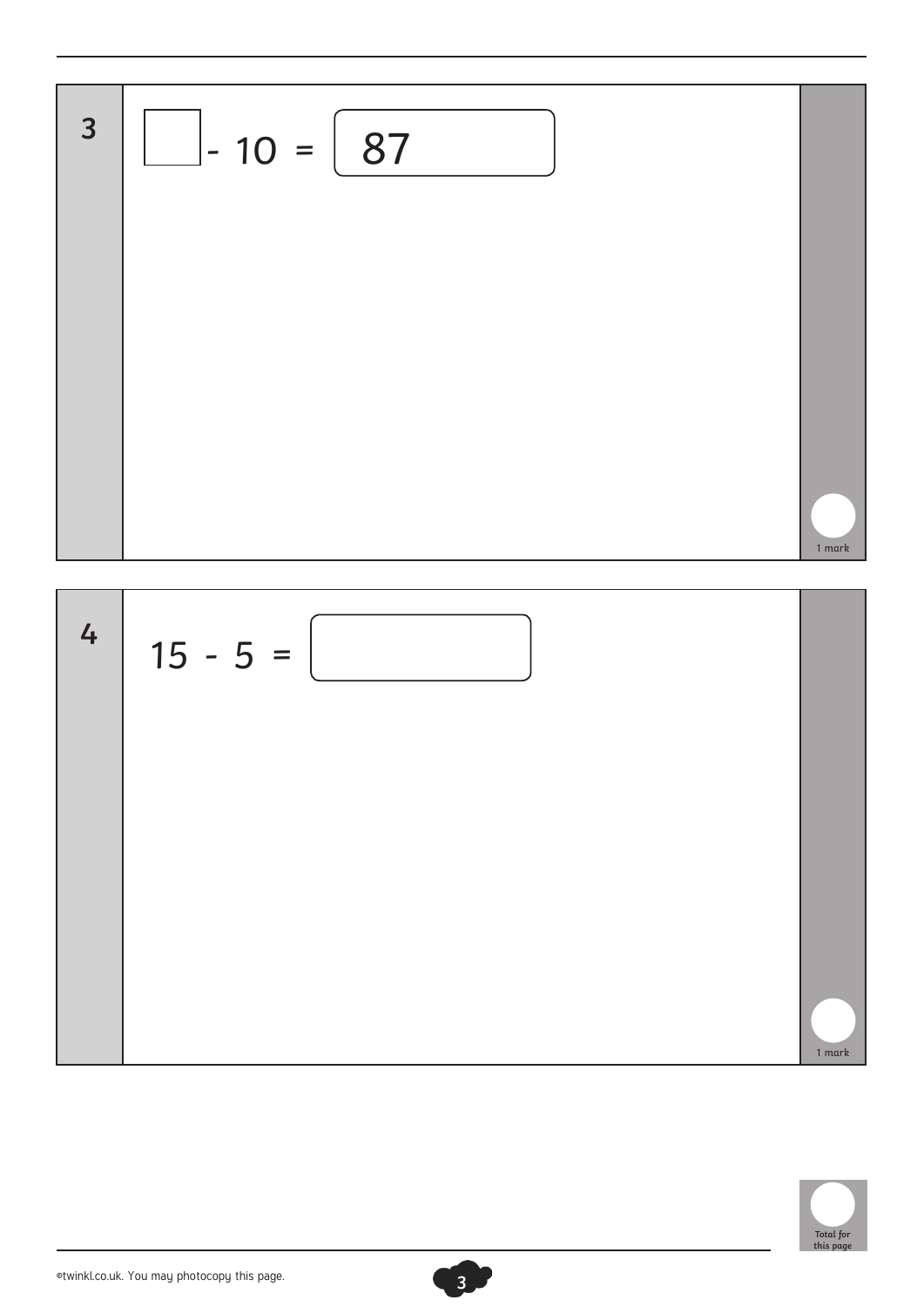



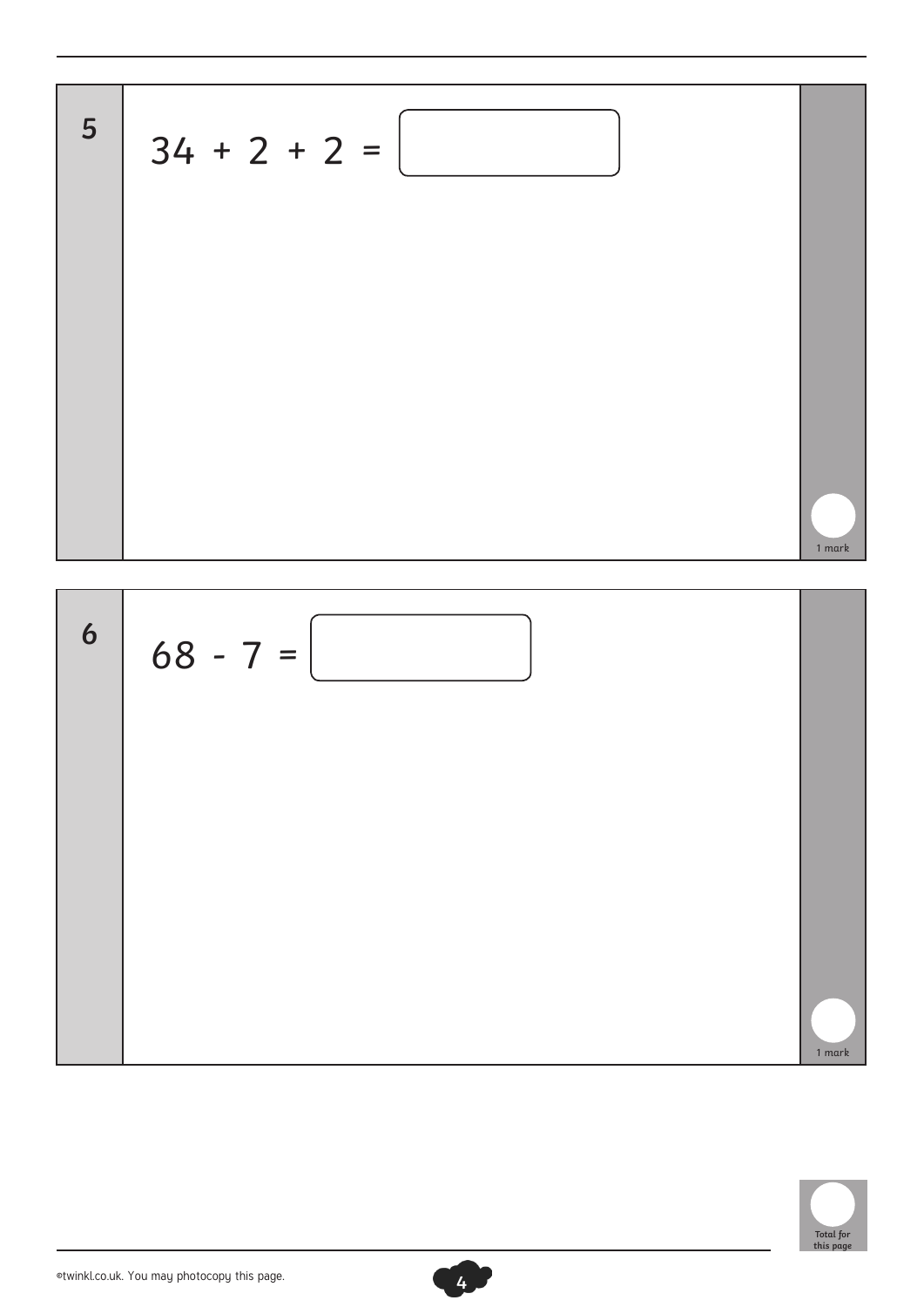$$
8 + 4 = \boxed{\boxed{}}
$$



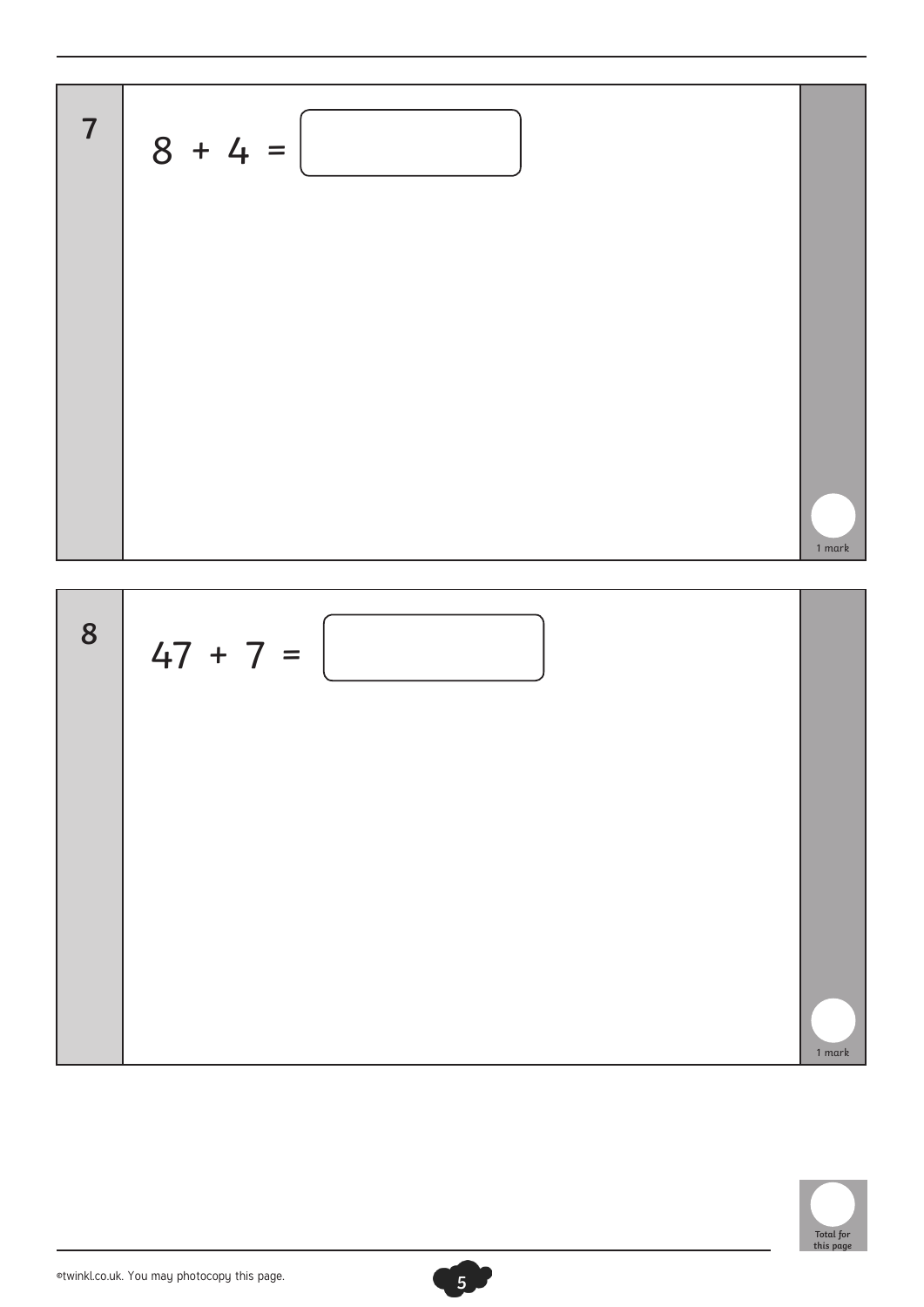



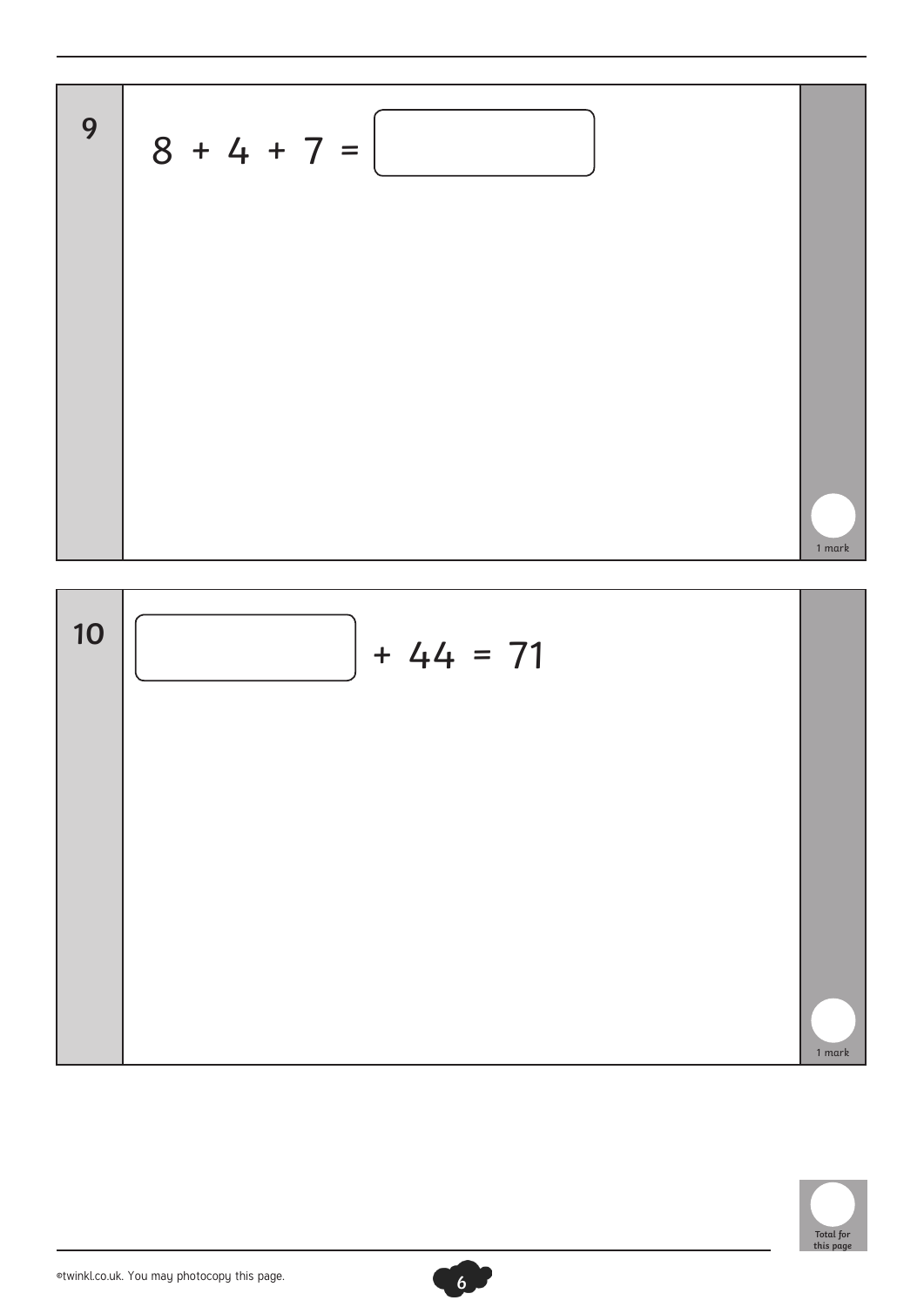



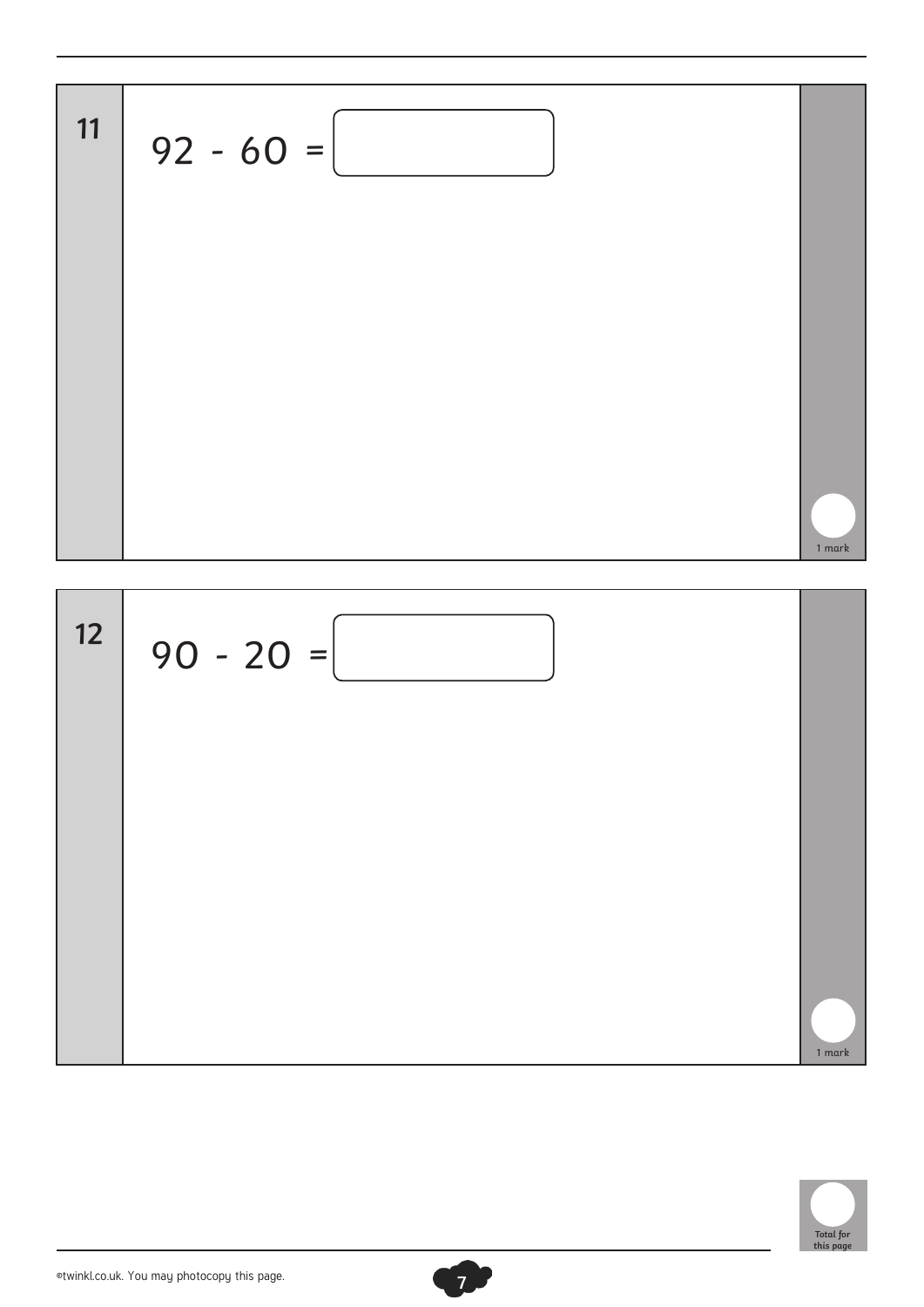



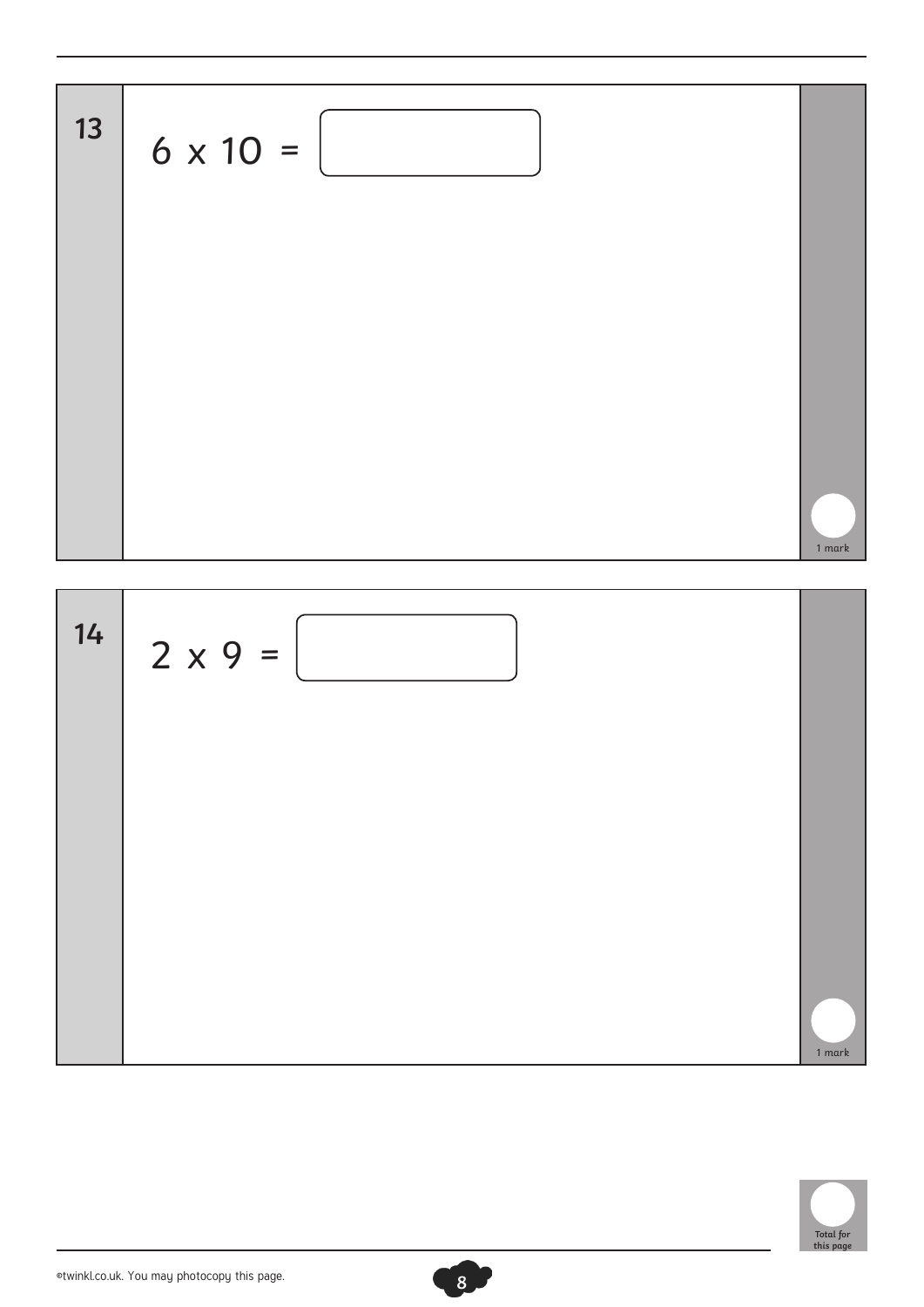



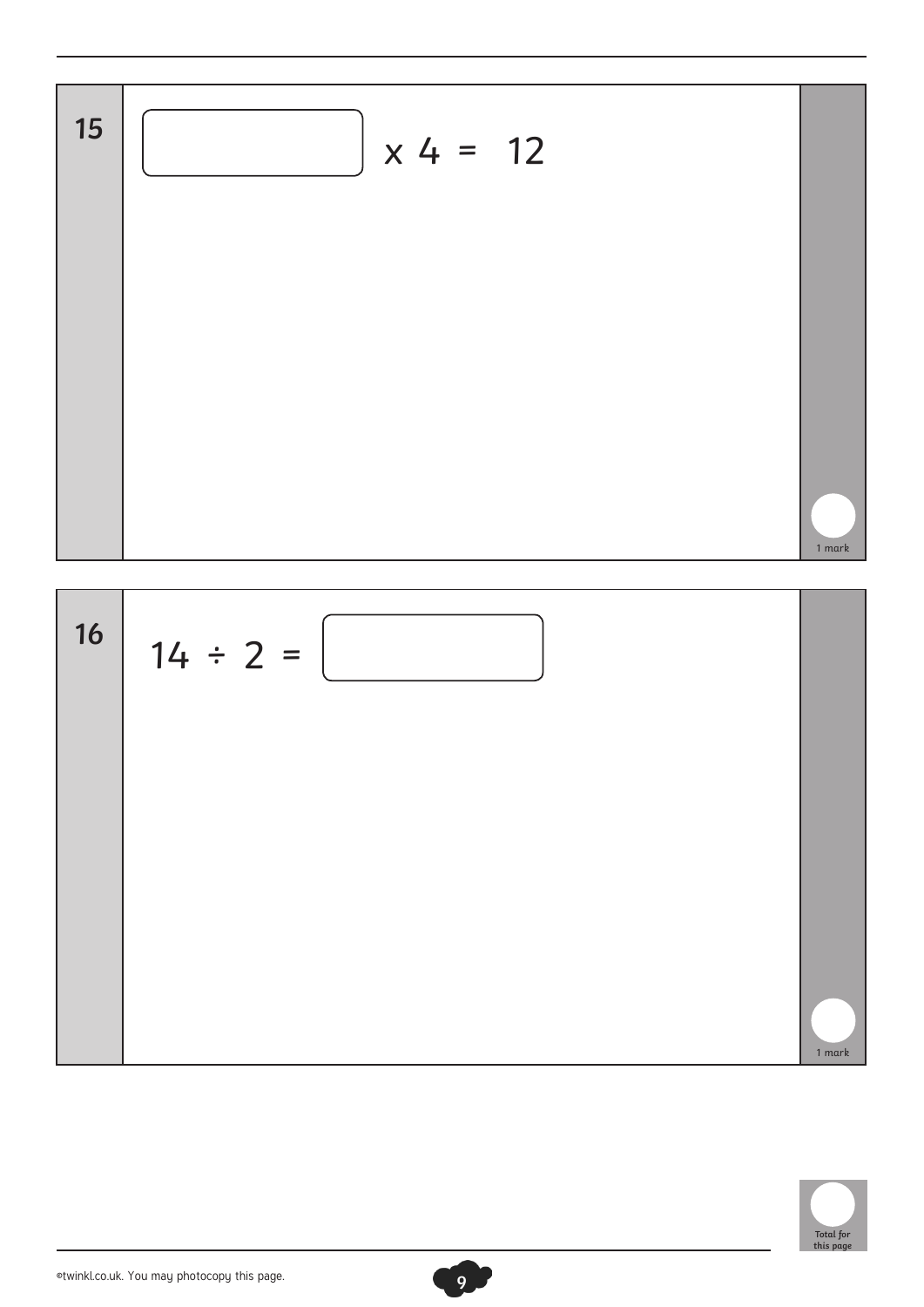



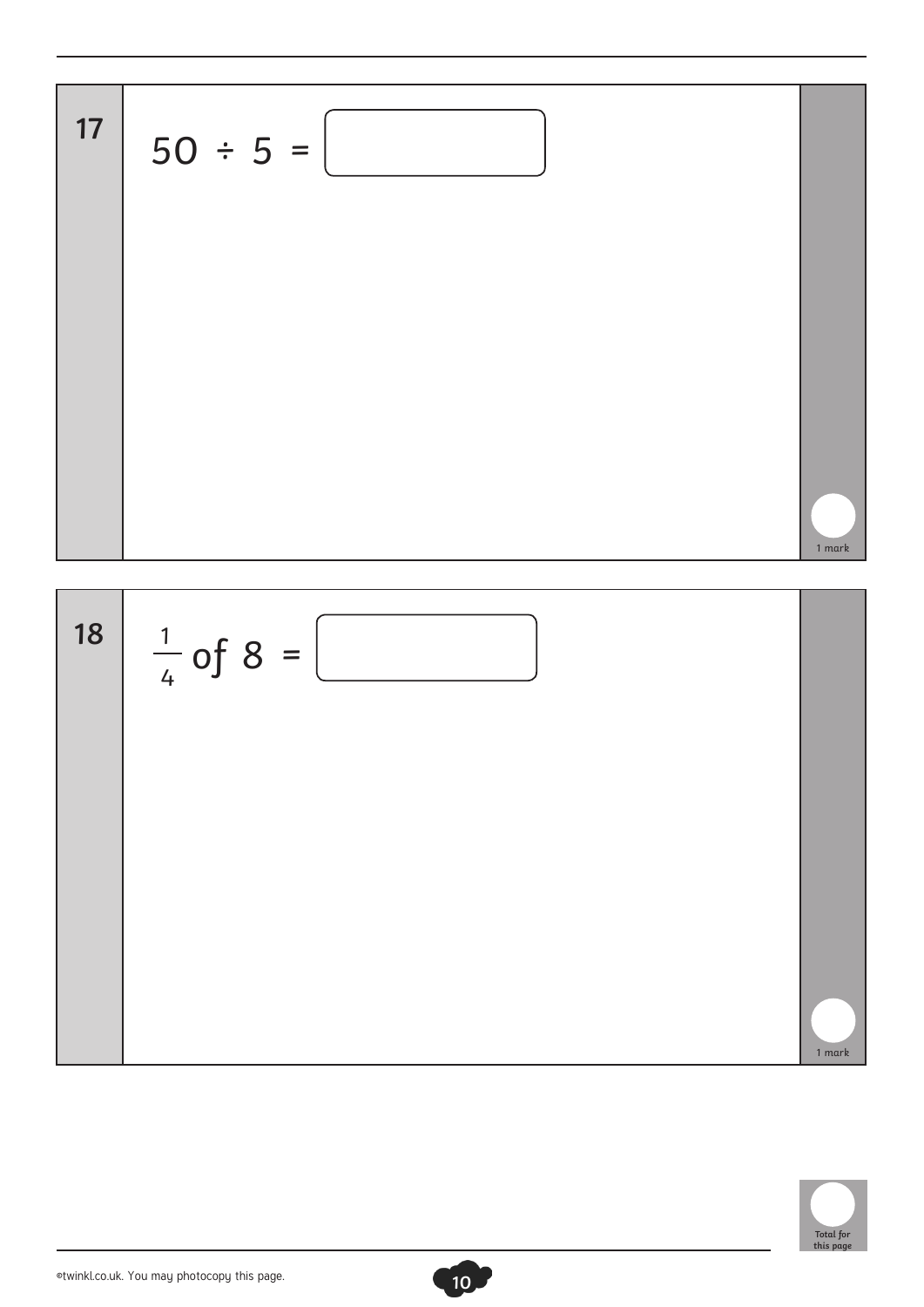$$
63 + 28 =
$$



1 mark

**11**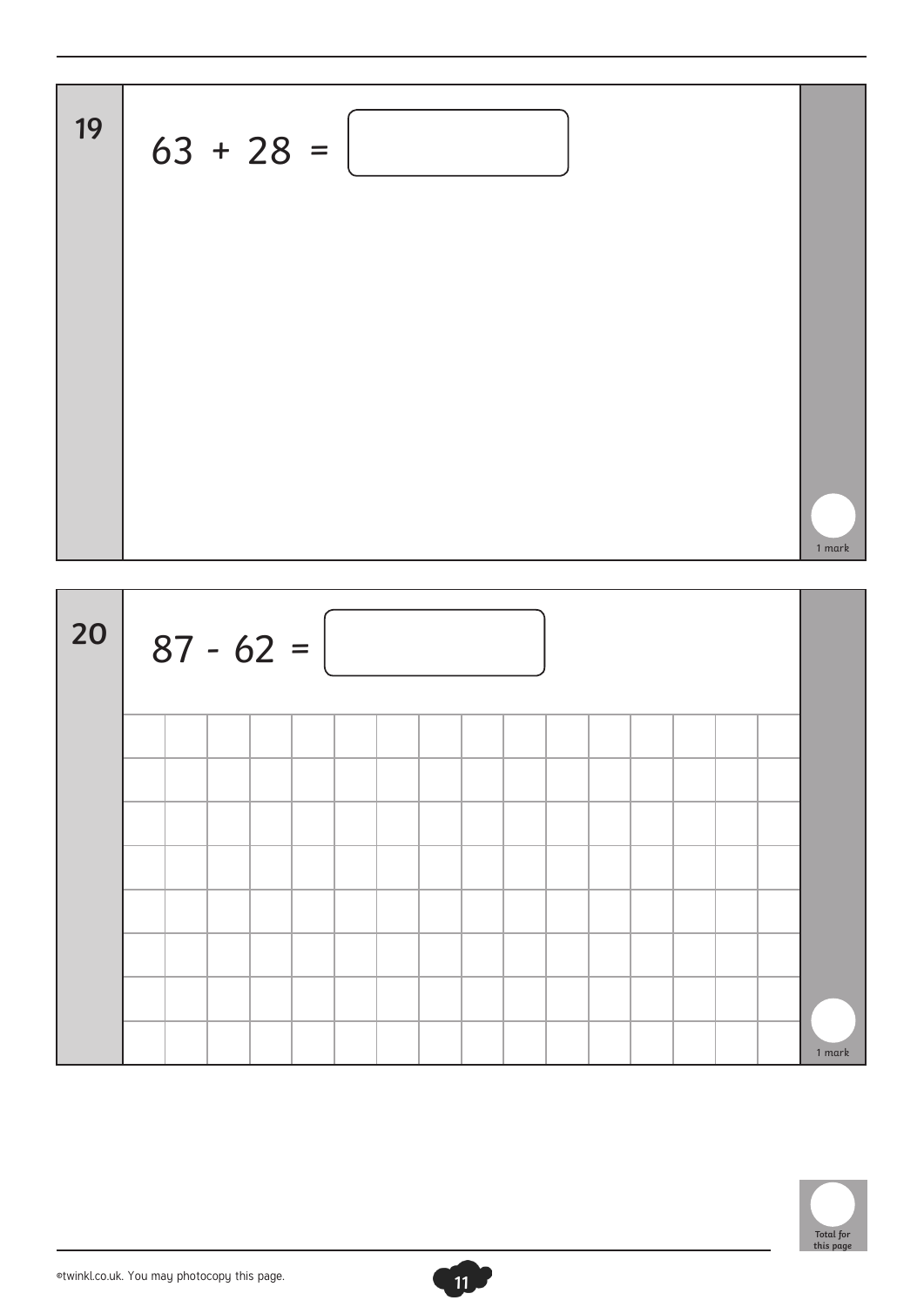$$
\frac{1}{2} \text{ of } 40 =
$$



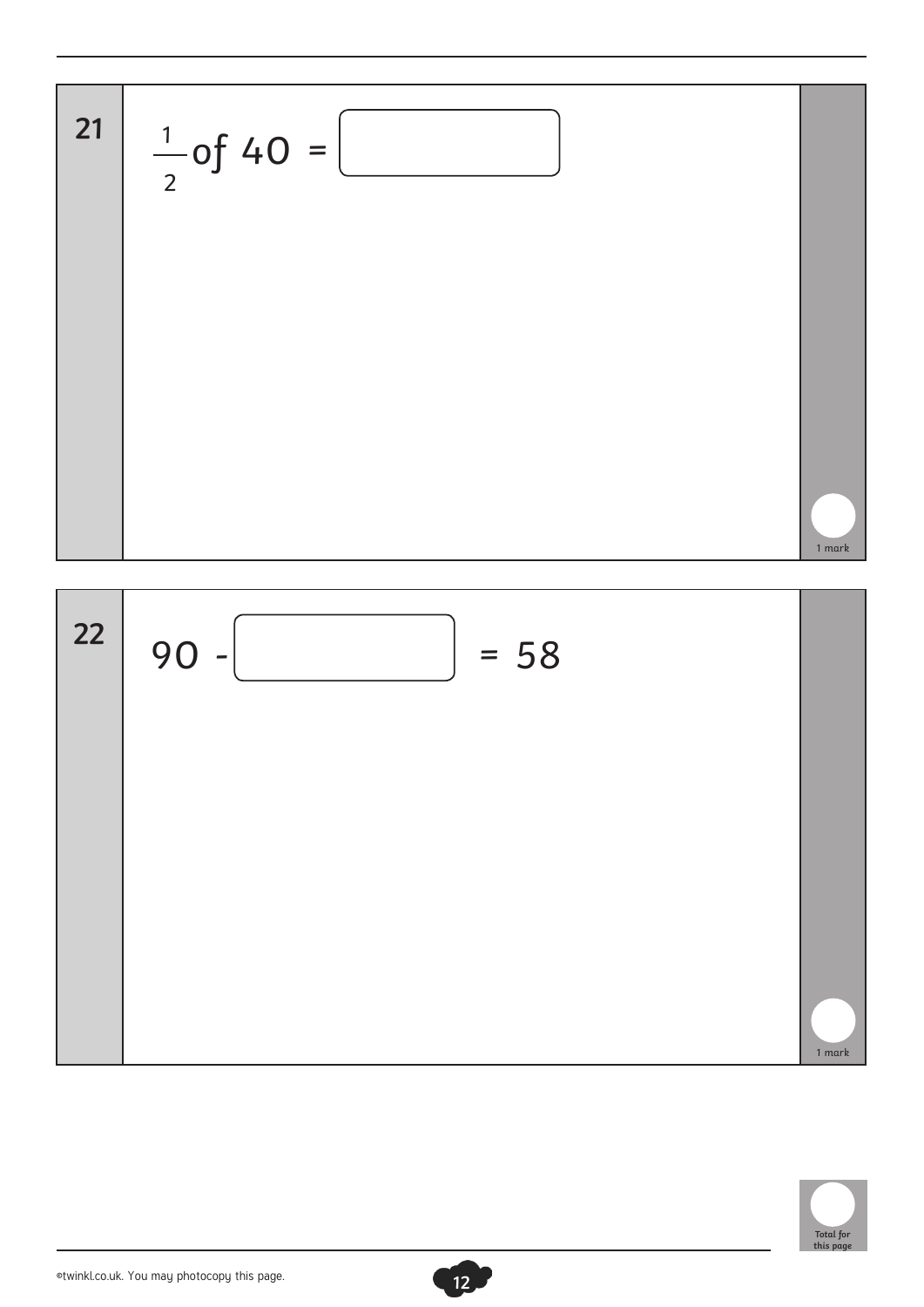$$
23 \t 27 + 18 =
$$

**13**

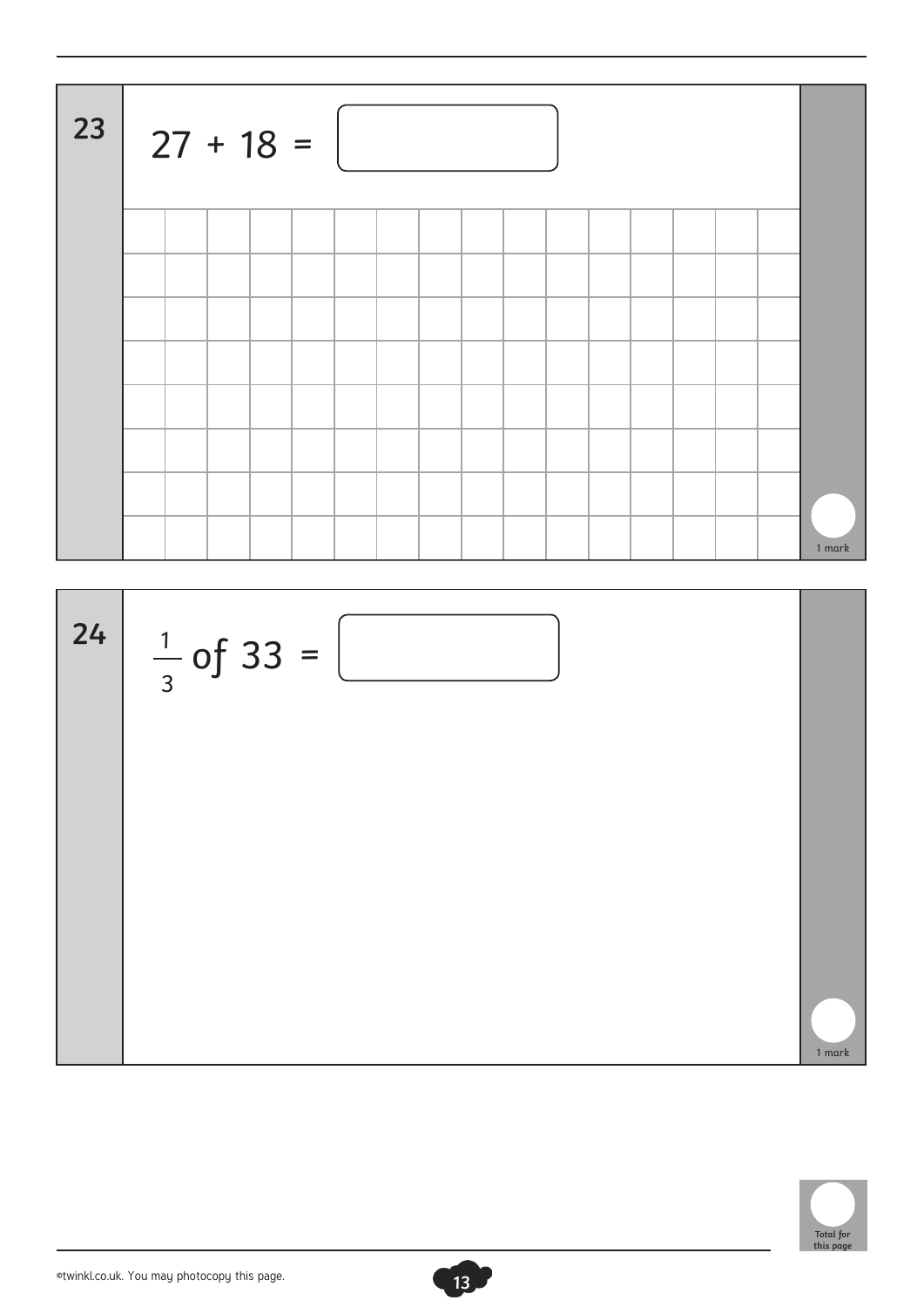